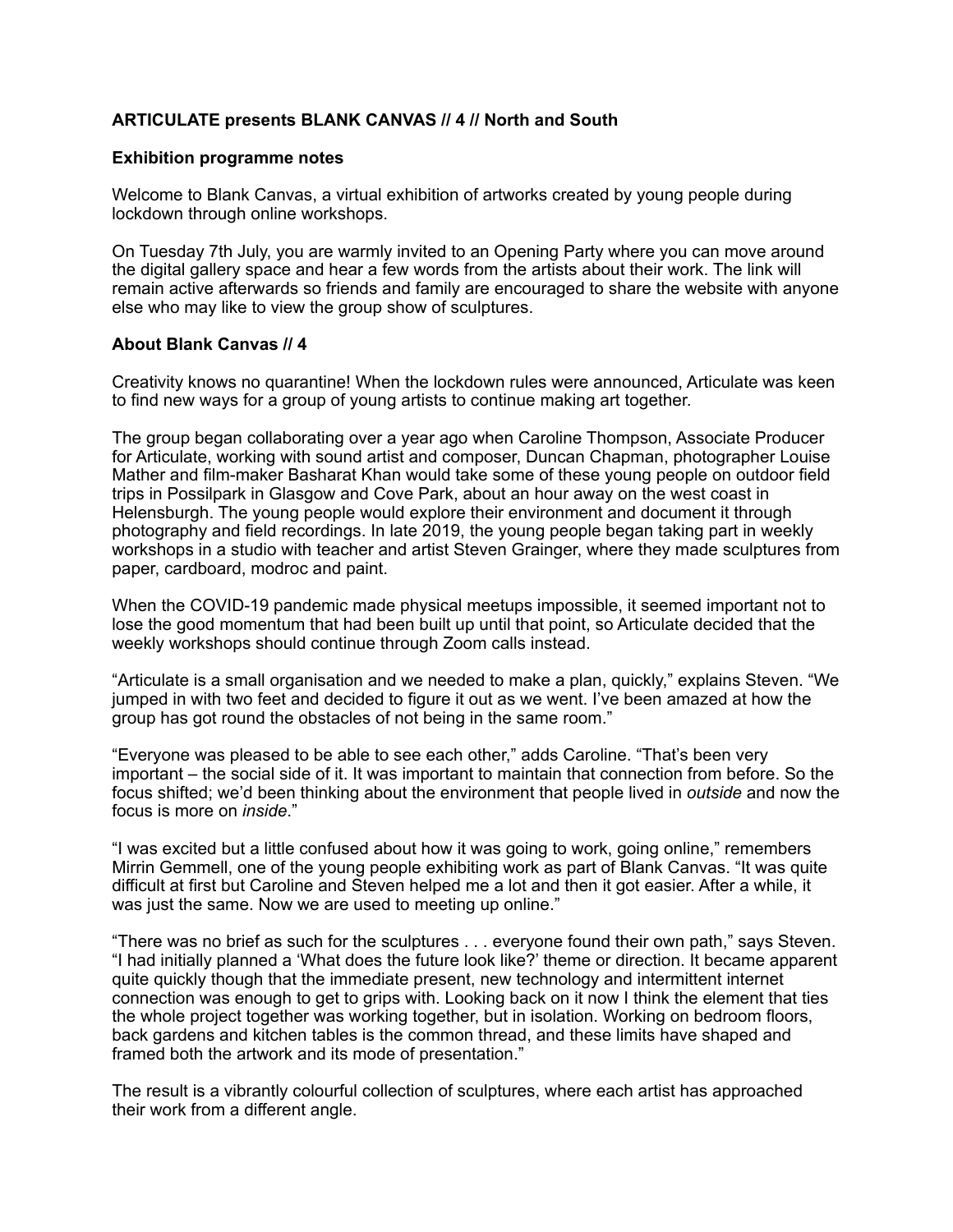"Colour was always an important theme," says Steven. "Back in 2019 we were in a rented unit with totally white walls and the young people wanted to brighten it up. We'd have chats about different artists and styles and see what each of them felt inspired by. During this project we've looked at art by people like Mark Rothko, Keith Haring, Ugo Rondinone, Lynn Chadwick and David Smith. We'd talk about the different aesthetics and go from there, letting everyone talk about their own influences. Everyone had a different approach. Kiara's is more abstract for example; she followed her instincts and intuition. But there's a similarity in the way Chloe and Kiara made their pieces – they both worked with the materials, experimented with what worked well and adapted their piece as they went along. I absolutely love the results and would be very happy to display all of the sculptures in my own home!"

## **The sculptures:**

#### *'Untitled' by Rhiannan Aitken*

"Rhiannon's favourite colour is yellow, so it was an obvious choice for her sculpture, which has limbs attached by wire, " says Steven. "She's a fan of YouTube videos and is also fascinated by conspiracy theories. Rhiannan knew in advance that she wanted to create a piece in specific reference to a YouTuber she follows. She liked a clip and things took shape from there."

## *'Justin on Cloud' by Cameron McDowall*

"I didn't know what to make so Steven played this word association game with me," says Cameron. "The words 'Justin' and 'Cloud' came up and I got an idea instantly. Justin Bieber! I'm not a huge fan – he's ok I guess. I looked up some images of him on Google. I started with legs, then body and finished with the hair. He's wearing a black t-shirt and a chain. I wanted to give him pink hair but I didn't have pink wool so I used purple wool instead. I'm sure he's probably had purple hair at one time. I'm really proud of it."

#### *'Orange Square' by Cameron McDowall*

"This was another one inspired by random words given to me by Steven. I got 'orange' and 'square' so I thought I'd put them together. I didn't want it to be boring though so I added some details. I gave it a label and put a frame around it."

#### *'The World Now' by Mirrin Gemmell*

"The idea just popped into my head. I've been wearing a face mask lately and there's obviously been loads of people getting the virus. I think it's quite serious. That's why I decided to make something so people would know about it more. I was just going to make a world, then I put a mask on it that I'd found in the house and that changed everything. I looked at some pictures of the world. My mum helped me and we put on glue to make it look shiny. You don't always know how the piece is going to end up. It's like sometimes you have an idea and you think it's really good but you try it and it doesn't work. You've always got to try things out before you have your masterpiece."

#### *'Three Donuts' by Chloe Boag*

"Chloe began by scrunching up newspaper to make a big sausage," explains Steven. "She was wrapping it around her fingers and she thought, 'These are like doughnuts!'."